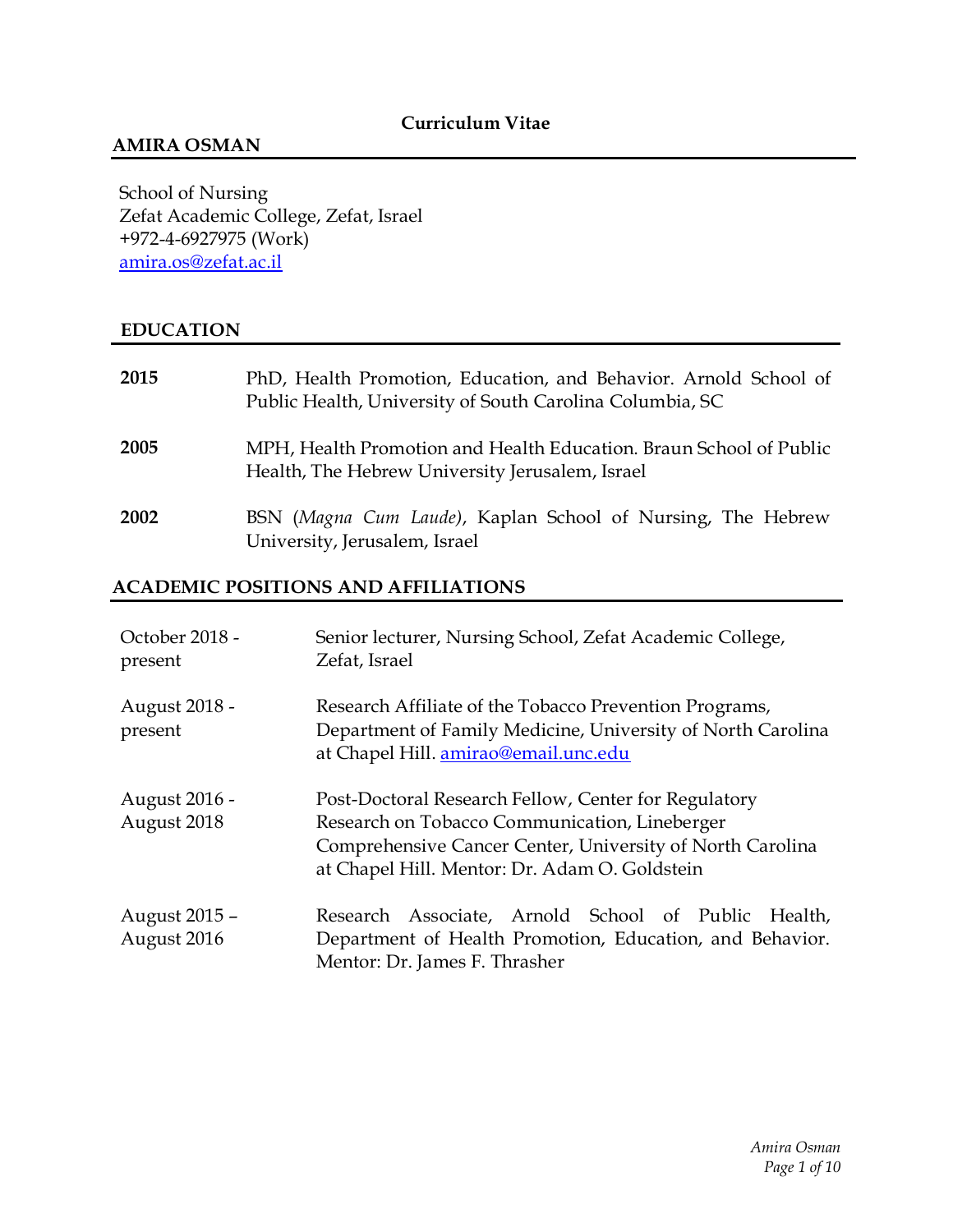#### **HONORS AND AWARDS**

| 2014          | Breakthrough Graduate Scholar Award, the Office of the Vice<br>President for Research, University of South Carolina                                                                                                                                  |
|---------------|------------------------------------------------------------------------------------------------------------------------------------------------------------------------------------------------------------------------------------------------------|
| 2014          | Poster Session Student Award, James E. Clyburn Health<br>Disparities Lecture, Institute for Partnership to Eliminate<br>Health Disparities, Arnold School of Public Health, University<br>of South Carolina                                          |
| $2010 - 2012$ | Fulbright Scholarship, United States Department of State, Bureau<br>of Educational and Cultural Affairs                                                                                                                                              |
| 2007          | Invited Participant, United States Department of State's<br>International Visitor Leadership Program, Breast Cancer<br>Awareness and Community Outreach: A Program of the US-<br>Middle East Partnership for Breast Cancer Awareness and<br>Research |
| $2004 - 2005$ | Thesis Research Scholarship for Master's Level Students, The Israeli<br>National Institute for Health Policy and Health Services<br>Research                                                                                                         |

#### **PROFESSIONAL EXPERIENCE**

| $2012 - 2015$ | Graduate Assistant, Arnold School of Public Health, Department<br>of Health Promotion, Education, and Behavior. Mentor: Dr. James<br>F. Thrasher |
|---------------|--------------------------------------------------------------------------------------------------------------------------------------------------|
| $2005 - 2010$ | Registered Nurse, Department of General Surgery, Rambam<br>Health Care Campus, Haifa, Israel                                                     |
| $2007 - 2009$ | Project Director, Breast Cancer Raising Awareness Project, The<br>Galilee Society, Shefa-amr, Israel                                             |
| $2001 - 2005$ | Registered Nurse, Department of Urology, Hadassah Medical<br>Center, Jerusalem, Israel                                                           |

#### **PEER REVIEWED PUBLICATIONS**

1. Jeong, M., Zhang, D., Morgan, J. C., Cornacchione, J. R., **Osman, A.,** Boynton, M. H., Mendel, J. R., Brewer, N. T. *2018*. Similarities and differences in tobacco control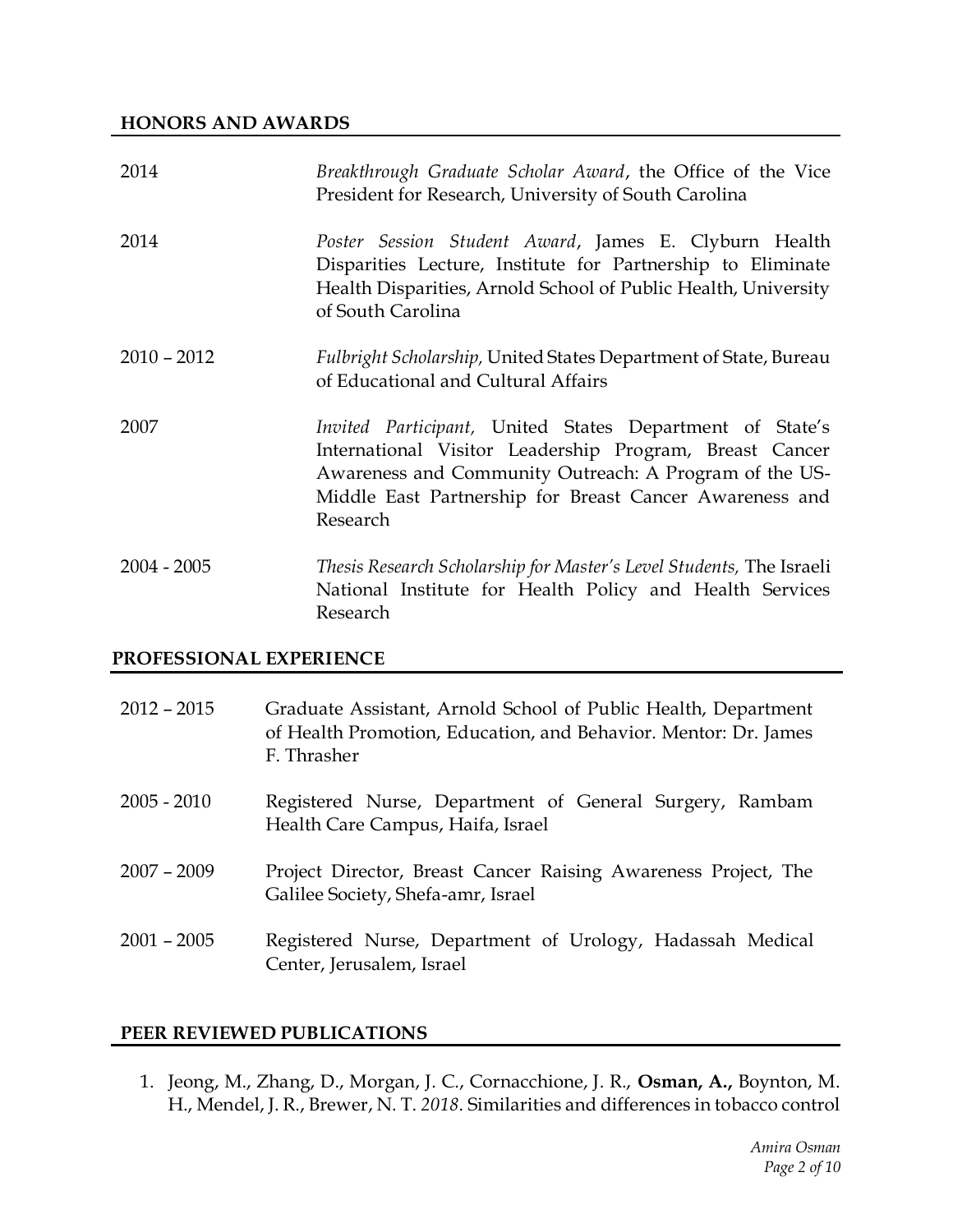research findings from convenience and probability samples. *Annals of Behavioral Medicine*. DOI: 10.1093/abm/kay059

- 2. **Osman, A.,** Kowitt, S., Ranney, L., Heck, C., Goldstein, A. *2018*. Trends and Racial Disparities in Mono, Dual, and Poly Use of Tobacco Products among Youth. *CECTR's special issue on multiple tobacco product use in Nicotine and Tobacco Research*.
- 3. Daoud, N., Gao M., **Osman, A.,** Muntaner, C. *2018*. Interpersonal and institutional ethnic discrimination and mental health in a random sample of Palestinian minority men smokers in Israel. *Social Psychiatry and Psychiatric Epidemiology*.
- 4. Kowitt, S., **Osman, A.,** Ranney, L., Heck, C., & Goldstein, A. O. *2018*. E-cigarette use among youth not susceptible to using cigarettes. *Preventive Chronic Disease, 15 (E18): 1-10.* doi:<https://doi.org/10.5888/pcd15.170368>
- 5. **Osman, A.,** Kowitt, S., Sheeran, P., Kristen, J., Ranney, L., Goldstein, A. 2018. "Information to improve public perceptions of the Food and Drug Administration (FDA's) tobacco regulatory role". *International Journal of Environmental Research and Public Health,* 15 (753). doi:10.3390/ijerph15040753
- 6. **Osman, A**., Thrasher, J. F., Yong, H. H., Arillo-Santillan, E., & Hammond, D. *2017*. Disparagement of health warning labels on cigarette packages and smoking cessation: results from four countries. *Health Education Research, 32(6):* 524–536. <https://doi.org/10.1093/her/cyx065>
- 7. **Osman, A**., Daoud, N., Thrasher, J. F., Bell, B. A., & Walsemann, K. M. *2017*. Ethnic Discrimination and Smoking-Related Outcomes among Former and Current Arab Male Smokers in Israel: The Buffering Effects of Social Support (Dissertation manuscript). *Journal of Immigrant and Minority Health.* DOI: 10.1007/s10903-017-0638-9
- 8. Kowitt, S. D., Meernik, C., Baker, H. M., **Osman, A.**, Huang, L. L., Goldstein, A. O. 2017. Perceptions and Experiences with Flavored Non-Menthol Tobacco Products: A Systematic Review of Qualitative Studies. *Int J Environ Res Public Health*. 14(4). pii: E338. doi: 10.3390/ijerph14040338.
- 9. **Osman, A**., **&** Walsemann, K. M. *2017*. Ethnic disparities in the onset and progression of functional limitations among Israeli middle-aged and older adults: Socioeconomic and health-related pathways. *Journal of Gerontology: Social Sciences.* 72 (1): 140–150. doi: 10.1093/geronb/gbw007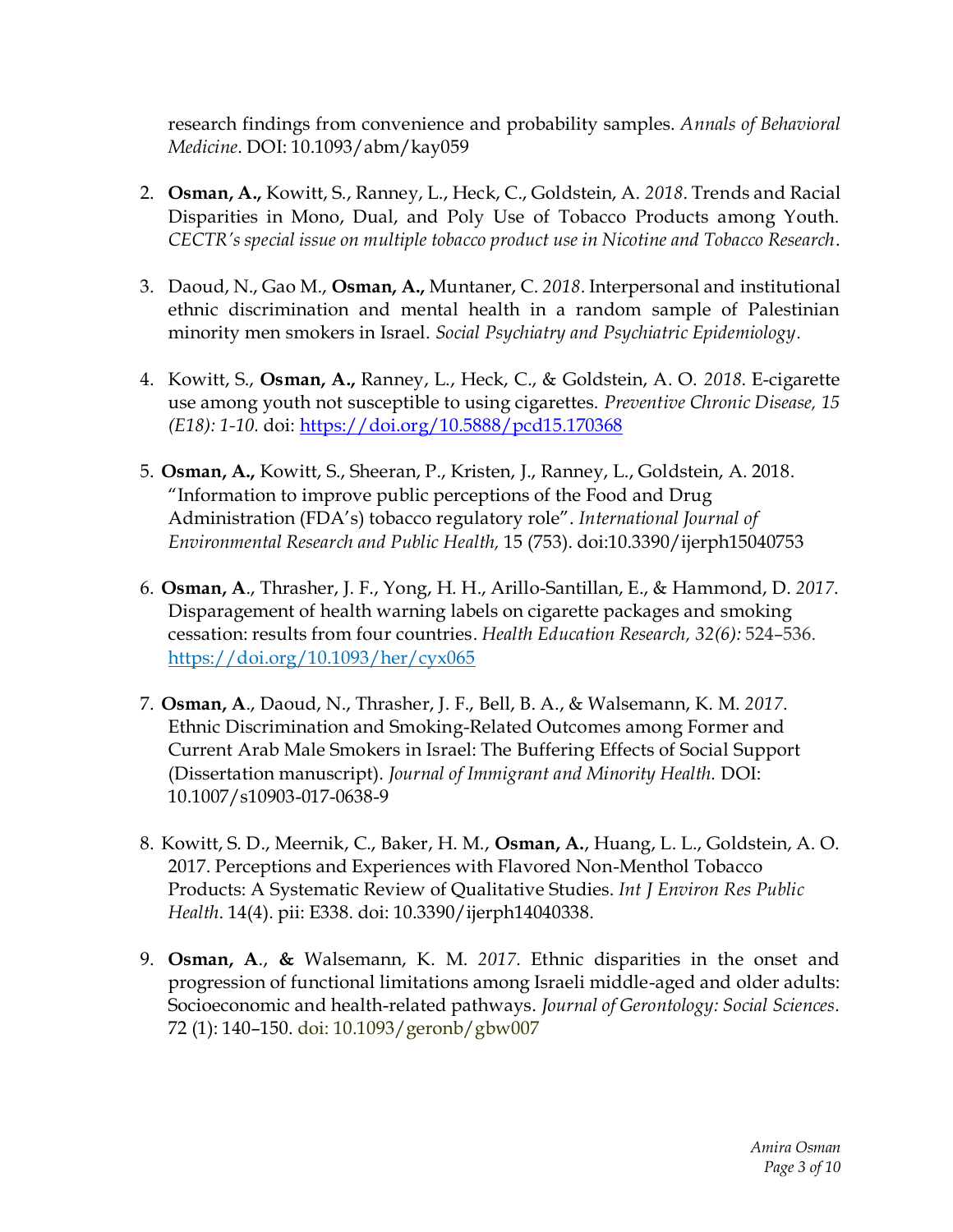- *10.* Kollath-Cattano, C., **Osman, A.,** Thrasher, J. F. 2017. Evaluating the perceived effectiveness of pregnancy-related cigarette package health warning labels among different gender/age groups. *Addictive Behaviors*, *66*, 33-40.
- *11.* Kollath-Cattano, C., Thrasher, J. F., **Osman, A.,** Andrews, J. A., & Strayer, M. S. 2016. Physician Advice for e-cigarette use*. J Am Board Fam Med, 29:741–747.* doi: 10.3122/jabfm.2016.06.160092
- 12. **Osman, A**., Thrasher, J. F., Cayir, E., Hardin, J. W., Perez-Hernandez, R., & Froeliger, B. *2016*. Depressive symptoms and responses to cigarette pack warning labels among Mexican smokers. *Health Psychology, 35*(5), 442. doi: [http://dx.doi.org/10.1037/hea0000298](http://psycnet.apa.org/doi/10.1037/hea0000298)
- 13. Nagelhout, G. E., **Osman, A.,** Yong, H-H., Huang, L., Borland, R., & Thrasher, J. F. 2015. Was the media campaign that supported Australia's new pictorial cigarette warning labels and plain packaging policy associated with stronger attention to and talking about warning labels? *Addictive Behaviors, 49, 64-67*.
- *14.* Daoud, N., Hayek, S., Muhammad, A. S., Abu-Saad, K., **Osman, A.,** Thrasher, J. F., & Kalter-Leibovici, O. 2015. Stages of change of the readiness to quit smoking among a random sample of Arab smoking men in Israel**.** *BMC Public Health, 15 (1), 672.*
- *15.* Fleischer, N. L., Thrasher, J. F., Sáenz de Miera Juárez, B., **Osman, A**., Myriam Reynales-Shigematsu, L., Arillo Santillán, E., Siahpush, M., & Fong, G. T. 2014. Neighborhood deprivation and smoking behavior in Mexico: Findings from the ITC Mexico Survey. *Tobacco Control*. Published online First: August 28, 2014 as 10.1136/tobaccocontrol-2013-051495
- *16.* Thrasher, J. F., **Osman, A**., Nayeli Abad, E., Hammond, D., Bansal-Travers, M., Cummings, M., Hardin, J. W., & Crawford, M. 2014. The use of cigarette package inserts to supplement pictorial health warnings: An evaluation of the Canadian policy": An evaluation of the Canadian policy. *Nicotine & Tobacco Research.* 17 (7):870-875. doi: 10.1093/ntr/ntu246
- *17.* Thrasher, J. F., **Osman, A.,** Moodie, C., Hammond, D., Bansal-Travers, M., Cummings, K. M., Borland, R., Yong, H., & Hardin, J. W. 2014. Promoting cessation resources through cigarette package warning labels: a longitudinal survey with adult smokers in Canada, Australia, and Mexico. *Tobacco Control*, 24, e23–e31. doi: 10.1136/tobaccocontrol-2014-051589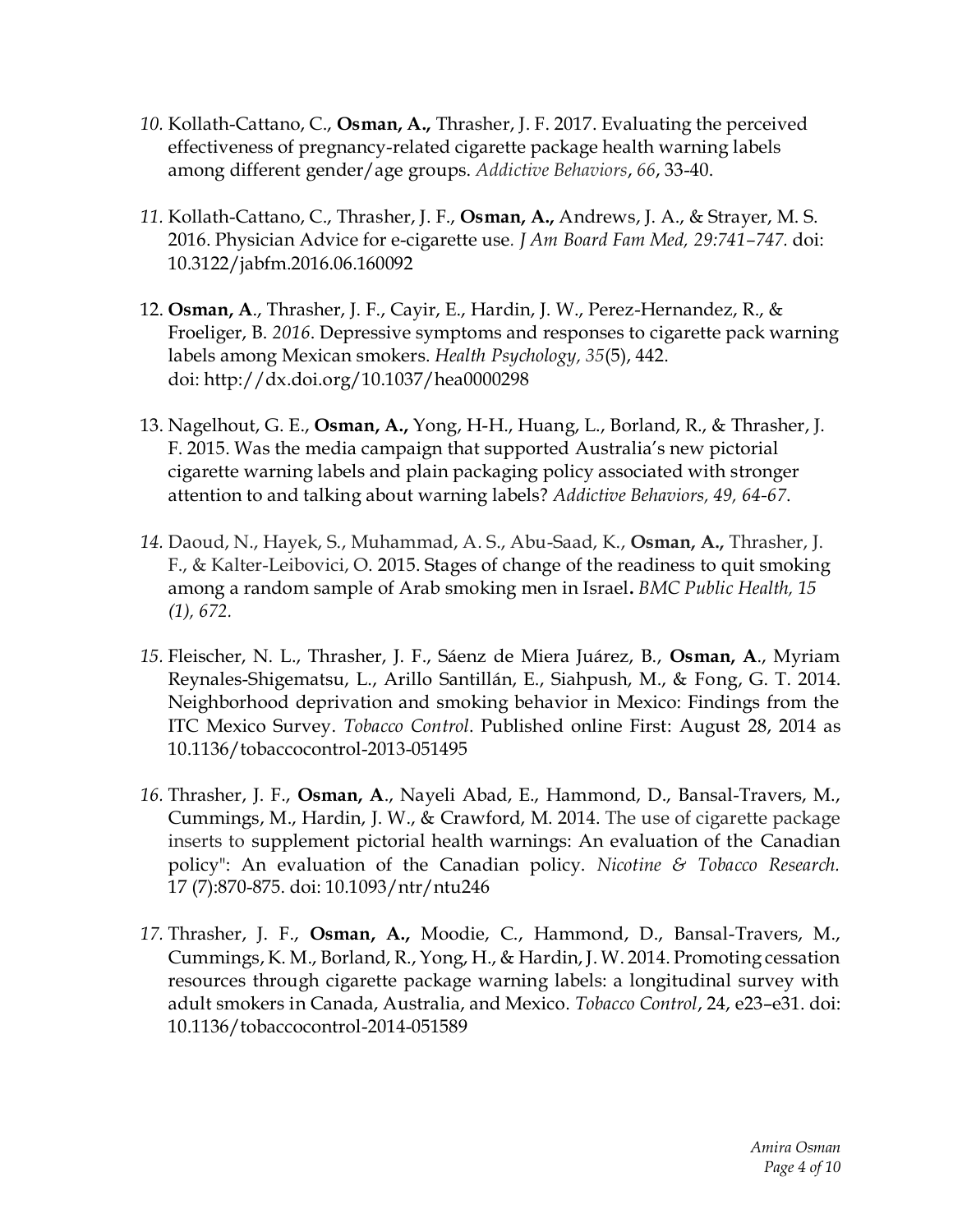- *18.* Salloum, R. G., **Osman, A.,** Maziak, W., & Thrasher, J. F. 2014. How popular is waterpipe tobacco smoking? Findings from internet search queries. *Tobacco Control*, 24, 509-513. doi:10.1136/tobaccocontrol-2014-051675
- *19.* Daoud, N., **Osman, A.,** Hart, T., Berry, E.M., & Adler, B. 2014. Self-care management among patients with types 2 diabetes in East Jerusalem. *Health Education Journal.* doi:10.1177/0017896914555038
- *20.* Thrasher, J. F., **Osman, A.** & Anshari, D. 2013. Images in cigarette warning labels: How should they warn?. *American Medical Association Journal of Ethics*, 15(8), 704 712. Available at<http://virtualmentor.ama-assn.org/2013/08/imhl1-1308.html>
- *21.* **Osman, A.** & Walsemann, K. M. 2013. Ethnic disparities in disability among Israeli older adults: The role of socioeconomic disadvantage and traumatic life events. *Journal of Aging and Health* 25(3), 510-531.
- *22.* [Ben-Ishay, O.](http://www.ncbi.nlm.nih.gov/pubmed?term=Ben-Ishay%20O%5BAuthor%5D&cauthor=true&cauthor_uid=23882892), [Brauner, E.](http://www.ncbi.nlm.nih.gov/pubmed?term=Brauner%20E%5BAuthor%5D&cauthor=true&cauthor_uid=23882892), [Peled, Z.](http://www.ncbi.nlm.nih.gov/pubmed?term=Peled%20Z%5BAuthor%5D&cauthor=true&cauthor_uid=23882892), **[Othman \(Osman\), A.](http://www.ncbi.nlm.nih.gov/pubmed?term=Othman%20A%5BAuthor%5D&cauthor=true&cauthor_uid=23882892),** [Person, B.](http://www.ncbi.nlm.nih.gov/pubmed?term=Person%20B%5BAuthor%5D&cauthor=true&cauthor_uid=23882892), & [Kluger,](http://www.ncbi.nlm.nih.gov/pubmed?term=Kluger%20Y%5BAuthor%5D&cauthor=true&cauthor_uid=23882892)  [Y.](http://www.ncbi.nlm.nih.gov/pubmed?term=Kluger%20Y%5BAuthor%5D&cauthor=true&cauthor_uid=23882892) 2013. Diagnosis of colon cancer differs in younger versus older patients despite similar complaints. *The Israel Medical Association Journal*, 15(6), 284-7.
- *23.* [Ben-Ishay, O.](http://www.ncbi.nlm.nih.gov/pubmed?term=Ben-Ishay%20O%5BAuthor%5D&cauthor=true&cauthor_uid=23671736), [Peled, Z.](http://www.ncbi.nlm.nih.gov/pubmed?term=Peled%20Z%5BAuthor%5D&cauthor=true&cauthor_uid=23671736), **Othman [\(Osman\), A.](http://www.ncbi.nlm.nih.gov/pubmed?term=Othman%20A%5BAuthor%5D&cauthor=true&cauthor_uid=23671736),** [Brauner, E.](http://www.ncbi.nlm.nih.gov/pubmed?term=Brauner%20E%5BAuthor%5D&cauthor=true&cauthor_uid=23671736), & [Kluger, Y.](http://www.ncbi.nlm.nih.gov/pubmed?term=Kluger%20Y%5BAuthor%5D&cauthor=true&cauthor_uid=23671736) 2013. Clinical presentation predicts the outcome of patients with colon cancer. *[World](http://www.ncbi.nlm.nih.gov/pubmed/?term=Clinical+Presentation+Predicts+the+Outcome+of+Patients+with+Colon+Cancer)  [Journal of Gastrointestinal Surgery](http://www.ncbi.nlm.nih.gov/pubmed/?term=Clinical+Presentation+Predicts+the+Outcome+of+Patients+with+Colon+Cancer)*, 5(4), 104-9.
- *24.* Person, B., Dorfman, T., Bahouth, H., **Osman, A**., Asslaia, A. & Kluger, Y. 2009. Abbreviated emergency laparotomy in the non-trauma setting. *World Journal of Emergency Surgery*, 4(41), 1-4.

### **MANUSCRIPTS SUBMITTED**

- 1. Jeong, M., Baig, S., **Osman, A.,** Goldstein, A., Brewer, N. (*under review*). Seeking information about cigarette constituents in the context of anti-smoking advertisements. *PLOS ONE.*
- 2. Matheny, J. D., Stevens, E. M., Chen, S., Christiansen, B., Kowitt, S., **Osman, A.,** Vidrine, D. (*revise & resubmit*). The RICO Verdict and Corrective Statements: Catalysts for Policy Change?. Tobacco Regulatory Science.

#### **UNPUBLISHED WORK**

**Osman, A.,** & Thrasher, J. F. Validity of a 7-item subscale of the 20-item Center for Epidemiological Studies-Depression in the Mexican population: A technical report. Unpublished work. DOI: 10.13140/RG.2.2.36585.90721. Available at [https://www.researchgate.net/publication/311681214\\_Construct\\_Validity\\_of\\_the\\_Cen](https://www.researchgate.net/publication/311681214_Construct_Validity_of_the_Center_for_Epidemiological_Studies_Depression_7_Item_Scale_in_the_Mexican_Population?showFulltext=1&linkId=585456b408ae8f695553d1c2)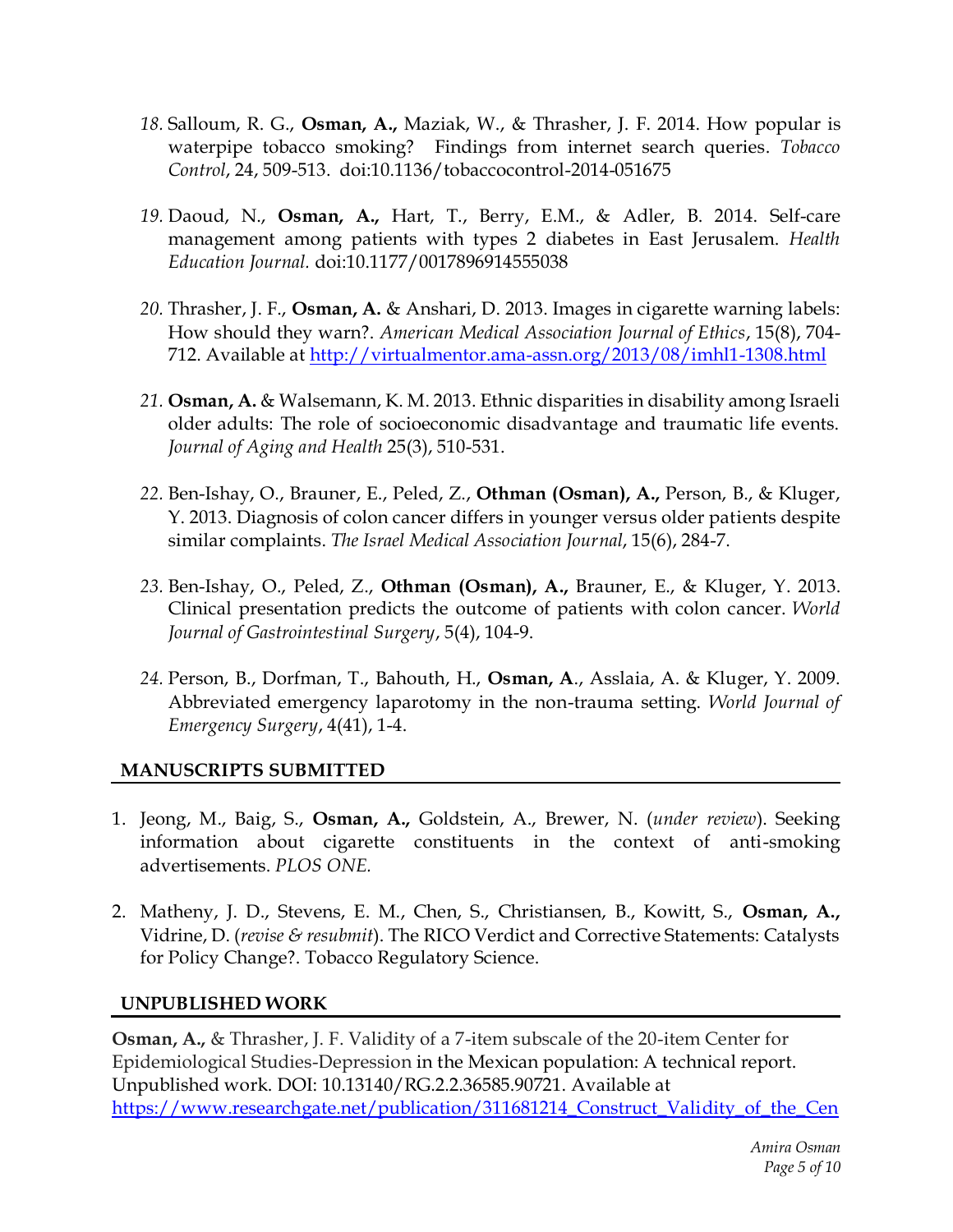[ter\\_for\\_Epidemiological\\_Studies\\_Depression\\_7\\_Item\\_Scale\\_in\\_the\\_Mexican\\_Populatio](https://www.researchgate.net/publication/311681214_Construct_Validity_of_the_Center_for_Epidemiological_Studies_Depression_7_Item_Scale_in_the_Mexican_Population?showFulltext=1&linkId=585456b408ae8f695553d1c2) [n?showFulltext=1&linkId=585456b408ae8f695553d1c2](https://www.researchgate.net/publication/311681214_Construct_Validity_of_the_Center_for_Epidemiological_Studies_Depression_7_Item_Scale_in_the_Mexican_Population?showFulltext=1&linkId=585456b408ae8f695553d1c2)

#### **RESEARCH GRANTS**

| Internal Funding       | Osman, Amira. (PI)                                        | $09/1/2017 - 08/31/2018$                                                              |
|------------------------|-----------------------------------------------------------|---------------------------------------------------------------------------------------|
|                        | (CRRTC), University of North Carolina at Chapel Hill      | Pilot Grant Program, Center for Regulatory Research on Tobacco Communication          |
|                        |                                                           | User Characteristics, Risk Factors, and Product Types: A Systematic Review of Studies |
|                        | on Multiple Tobacco Product Use in Youth and Young Adults |                                                                                       |
| Award Amount: \$18,870 |                                                           |                                                                                       |
|                        |                                                           |                                                                                       |

Internal Funding **Osman, Amira.** (PI) 05/15/2013 – 08/15/2014 Support to Promote Advancement of Research and Creativity Fellowship (SPARC), The Office of the Vice President, University of South Carolina Validation of instruments to assess ethnic discrimination among Arab Israelis Award Amount: \$5,000

#### **TEACHING**

| Role          | <b>Class</b>                               | Term, Year   |
|---------------|--------------------------------------------|--------------|
| Co-Instructor | Introduction to Clinical Nursing           | Spring, 2019 |
| Co-Instructor | Physical Assessment in Nursing             | Spring, 2019 |
| Co-Instructor | Interpersonal Communication II in Nursing  | Spring, 2019 |
| Instructor    | Introduction to Research Methods           | Fall, 2018   |
| Instructor    | <b>Basic Concepts in Nursing</b>           | Fall, 2018   |
| Co-Instructor | Interpersonal Communication I in Nursing   | Fall, 2018   |
| Co-Instructor | Clinical Thinking and The Nursing Process  | Fall, 2018   |
| Co-Instructor | Research Methods for Master Level Students | Fall, 2018   |
| Co-Instructor | <b>Evidence Based Nursing - Seminar</b>    | Fall, 2018   |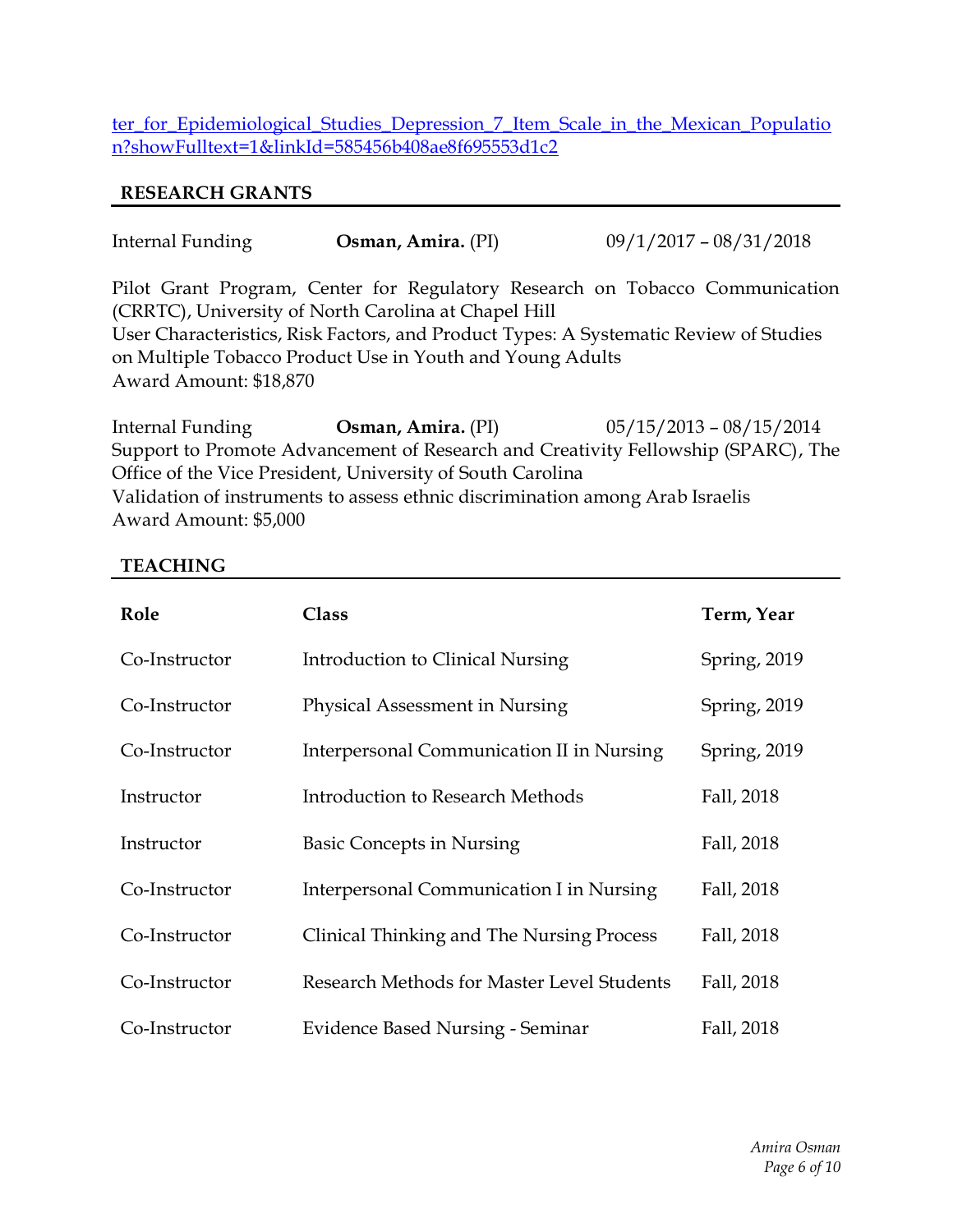| <b>Teaching Assistant</b> | Analytic Approaches for the Applied<br>Researcher (HPEB 792). Instructor: Dr.<br>Katrina Walsemann                                                                                       | Spring 2014                            |
|---------------------------|------------------------------------------------------------------------------------------------------------------------------------------------------------------------------------------|----------------------------------------|
| <b>Teaching Assistant</b> | Analytic Approaches for the Applied<br>Researcher (HPEB 792). Instructor: Dr.<br>Katrina Walsemann                                                                                       | Spring 2013                            |
| <b>Guest Lecturer</b>     | Measurement of ethnic discrimination among<br>Palestinian Arabs in Israel: In Applied<br>Measurement in Health Education Research<br>(HPEB 810). Instructor: Dr. Andrew T.<br>Kaczynski. | Fall, 2015<br>Fall, 2014               |
| Guest Lecturer            | Palestinian Arabs in Israel: A Historical<br>Perspective on Health: In Socio-Cultural<br>Perspectives on Population Health (HPEB<br>771). Instructor: Dr. Katrina Walsemann.             | Fall, 2015<br>Fall, 2014<br>Fall, 2013 |

#### **CONTRIBUTED PRESENTATIONS**

**Osman, A.,** Meernik, C., Creamer, M., Gibson, L., Towner-Wright, S., Kowitt, S., and Goldstein, A. O. User characteristics, risk factors, and product types: a systematic review of studies on multiple tobacco product use in youth. Tobacco Regulatory Science conference at NIH, June 18-20, 2018, Bethesda, MD (poster presentation).

**Osman, A.,** Queen, T., Choi, K., Goldstein, A. Tobacco product coupon: receipt and use among adult smokers in the United States. SRNT, February 21-24, 2018, Baltimore, MD (oral presentation).

**Osman, A.,** Kowitt, S., Ranney, L., Heck, C., Goldstein, A. Risk profiles of youth multiple tobacco product users: North Carolina Youth Tobacco Survey, 2015. SRNT, February 21-24, 2018, Baltimore, MD (poster presentation).

**Osman, A.,** Kowitt, S., Ranney, L., Heck, C., Goldstein, A. Trends and Racial Disparities in Mono, Dual, and Poly Use of Tobacco Products among Youth SRNT, February 21-24, 2018, Baltimore, MD (poster presentation).

**Osman, A.,** Kowitt, S., Sheeran, P., Kristen, J., Ranney, L., Goldstein, A. Information to improve public perceptions of FDA's tobacco regulatory role. SRNT, February 21-24, 2018, Baltimore, MD (poster presentation).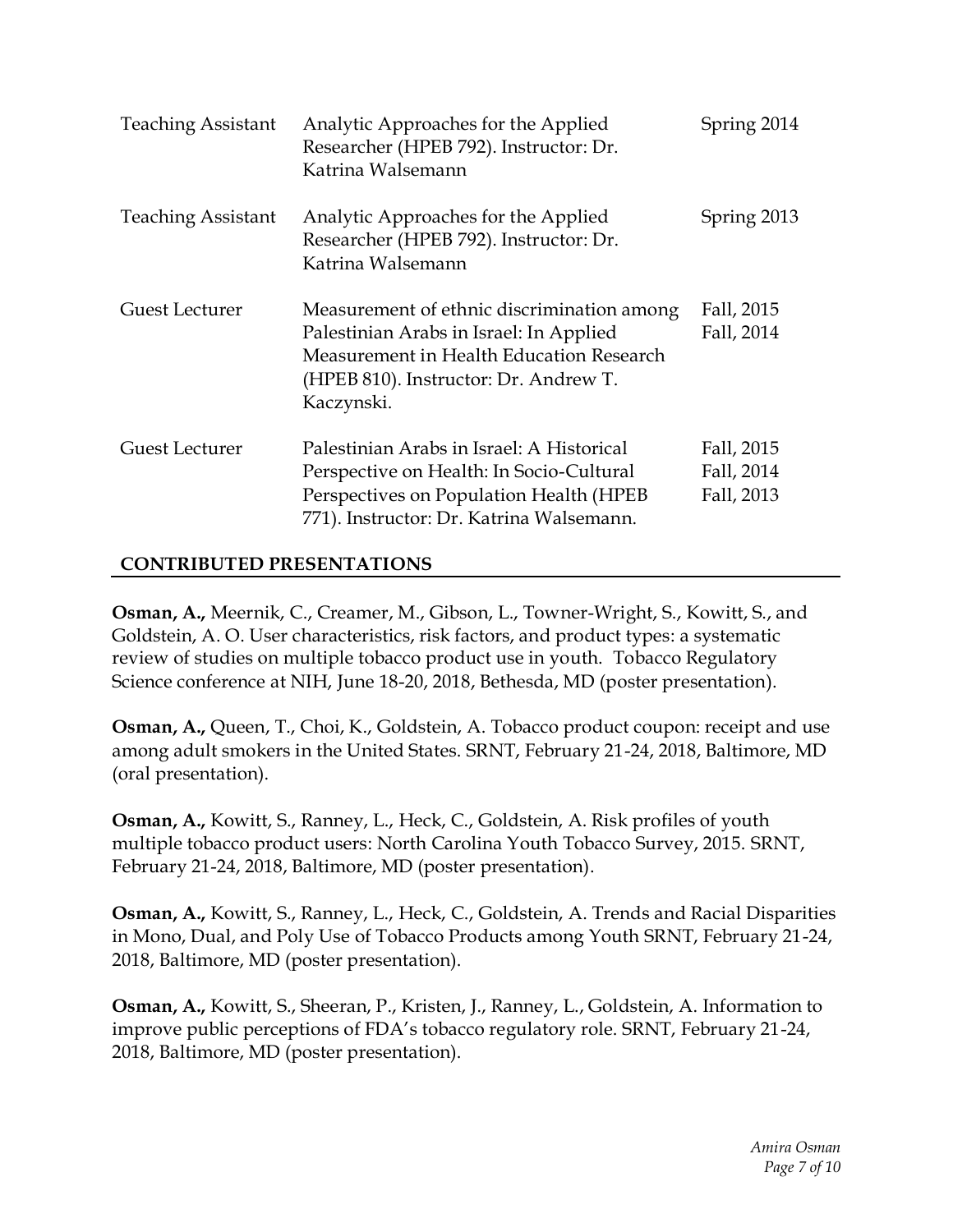**Osman, A.,** Queen, T., Choi, K., Goldstein, A. Tobacco product coupon: receipt and use among adult smokers in the United States. Fall TCORS Grantee Meeting at NIH, October 23-24, 2017, Bethesda, MD (poster presentation).

**Osman, A.,** Kowitt, S., Sheeran, P., Kristen, J., Ranney, L., Goldstein, A. What Information about the FDA's Tobacco Regulatory Mission Improve Public Perceptions of FDA?. Fall TCORS Grantee Meeting at NIH, October 23-24, 2017, Bethesda, MD (poster presentation).

**Osman, A.,** Thrasher, J. F., Nayeli Abad, E., & Fleischer, N. L. Cigarette point-of-sale related factors and school smoking tolerance: associations with smoking positive expectancies and behavior among Mexican adolescents. *Society for Research on Nicotine & Tobacco (SRNT),* March 2-5, 2016, Chicago, IL (poster presentation).

**Osman, A.,** Thrasher, J. F., Perez-Hernandez, R., Sargent, J. D. Employment during adolescence: individual and school level effects on tobacco use in Mexico. *Society for Research on Nicotine & Tobacco (SRNT),* March 2-5, 2016, Chicago, IL (poster presentation).

**Osman, A**., Thrasher, J. F., Hammond, D., Borland, R., Yong, H. H., Arillo-Santillan, E., Cummings, K.M. Disparagement of health warning labels on cigarette packages and smoking cessation: results from four countries. *Society for Research on Nicotine & Tobacco (SRNT),* February 25-28, 2015, Philadelphia, PA (poster presentation).

**Osman, A**., Daoud, N., Thrasher, J.F., Bell, B.A., Walsemann, K.M. Measures of ethnic discrimination among Arabs in Israel: development and cultural adaptation. *Graduate Student Day*, April 11, 2014, University of South Carolina (3 Minute Thesis Speech).

**Osman, A**., Thrasher, J.F., Cayir, E., Hardin, J. W., Perez-Hernandez, R., Froeliger, B. Depressive symptoms and responses to cigarette pack warning labels on among Mexican smokers. *James E. Clyburn Health Disparities Lecture,* April 11, 2014, Columbia, SC (poster presentation).

**Osman, A**., Thrasher, J.F., Cayir, E., Hardin, J. W., Perez-Hernandez, R., Froeliger, B. Depressive symptoms and responses to cigarette pack warning labels on among Mexican smokers. *Society for Research on Nicotine and Tobacco Conference (SRNT)*, February 5-8, 2014, Washington, Seattle (poster presentation).

**Osman, A**., Walsemann, K.M. Functional limitations among middle-aged and older Israeli adults: The differential effect of education versus income on onset versus progression. *Graduate Student Day*, April, 2013. University of South Carolina (poster presentation).

**Osman, A.,** Thrasher, J.F. Cigarette-pack warnings, knowledge about tobacco constituents and quit behavior: A population-based longitudinal study of Mexican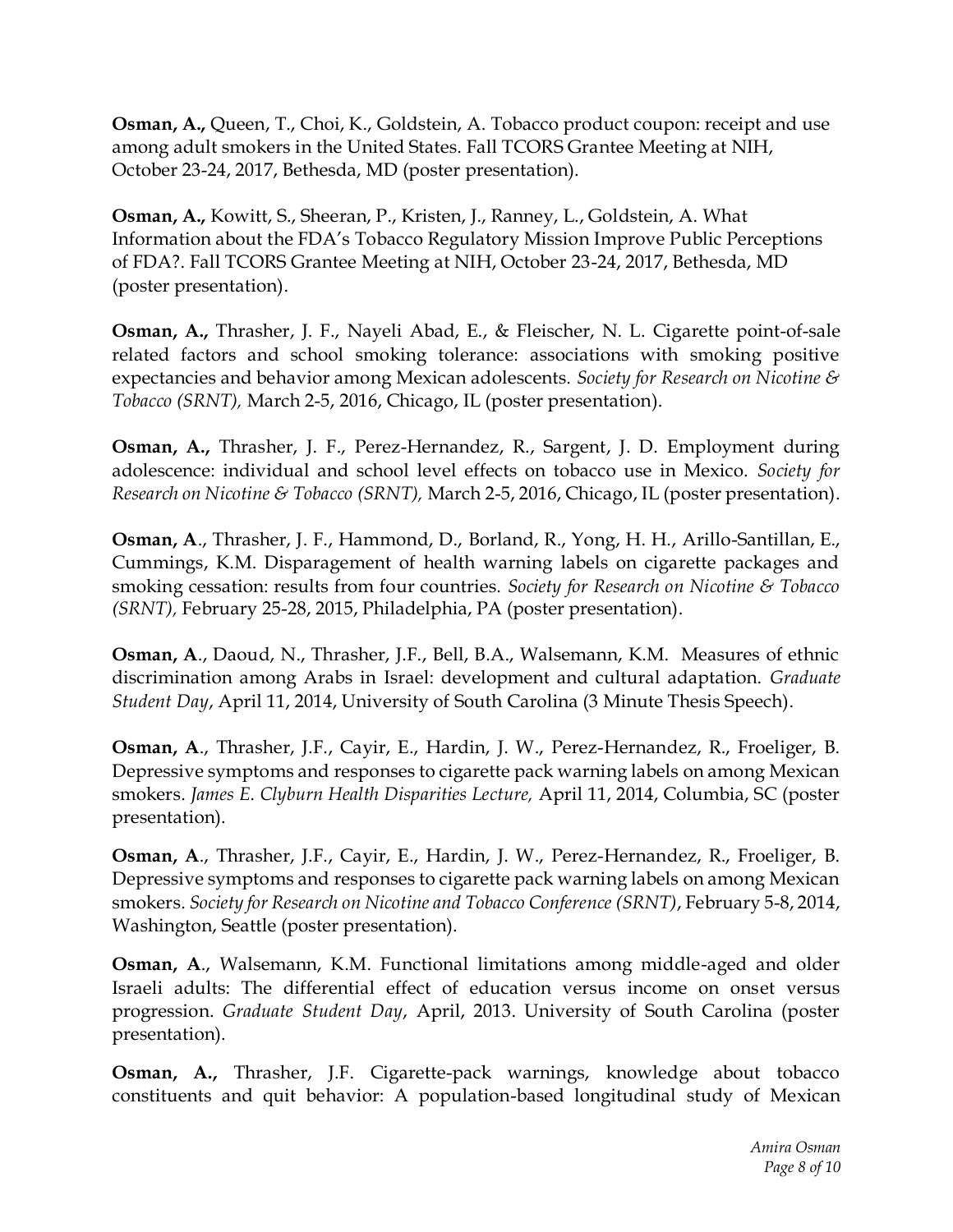smokers" *The Society for Research on Nicotine and Tobacco Conference*, March 13-16, 2013, Boston, MA (poster presentation).

**Osman, A.,** Walsemann, K.M. Ethnic disparities in disability among middle-aged and older Israeli adults: The role of socioeconomic disadvantage and traumatic life events. *American Public Health Association Annual Meeting*, October 27– 31, 2012, San Francisco, CA (oral presentation).

**Osman, A.,** Walsemann, K.M. Ethnic disparities in functional disability among middleaged and older Israeli adults: The role of socioeconomic disadvantage and lifetime adversity. *Italian SHARE Users' Conference*, June 28-29, 2012, Ca' Foscari University of Venice, Italy (oral presentation).

#### **SERVICE**

- Member, Committee for International Relations. Zefat Academic College.
- Abstract reviewer, Society for Research on Nicotine and Tobacco, 2017

# **AD-HOC JOURNAL REVIEWER**

- *Journal of Aging and Health*
- *Tobacco Control*
- *Journal of Family Medicine*
- *Nicotine & Tobacco Research*
- *Tobacco Induced Diseases*
- *Tobacco Regulatory Science*
- *BMI open*
- *Journal of Smoking Cessation*
- **Tobacco Regulatory Science**

# **PROFESSIONAL MEMBERSHIPS**

- The National Post-doctoral Association (NPA), 2016 present
- Society for Research on Nicotine and Tobacco (SRNT), 2013 present
- American Public Health Association (APHA), 2012 2013

# **CONTINUING EDUCATION**

Mixed Methods Research Workshop, Instructor: Lisa Pearce, The Odum Institute, University of North Carolina, Chapel Hill, NC, February 15-16, 2018.